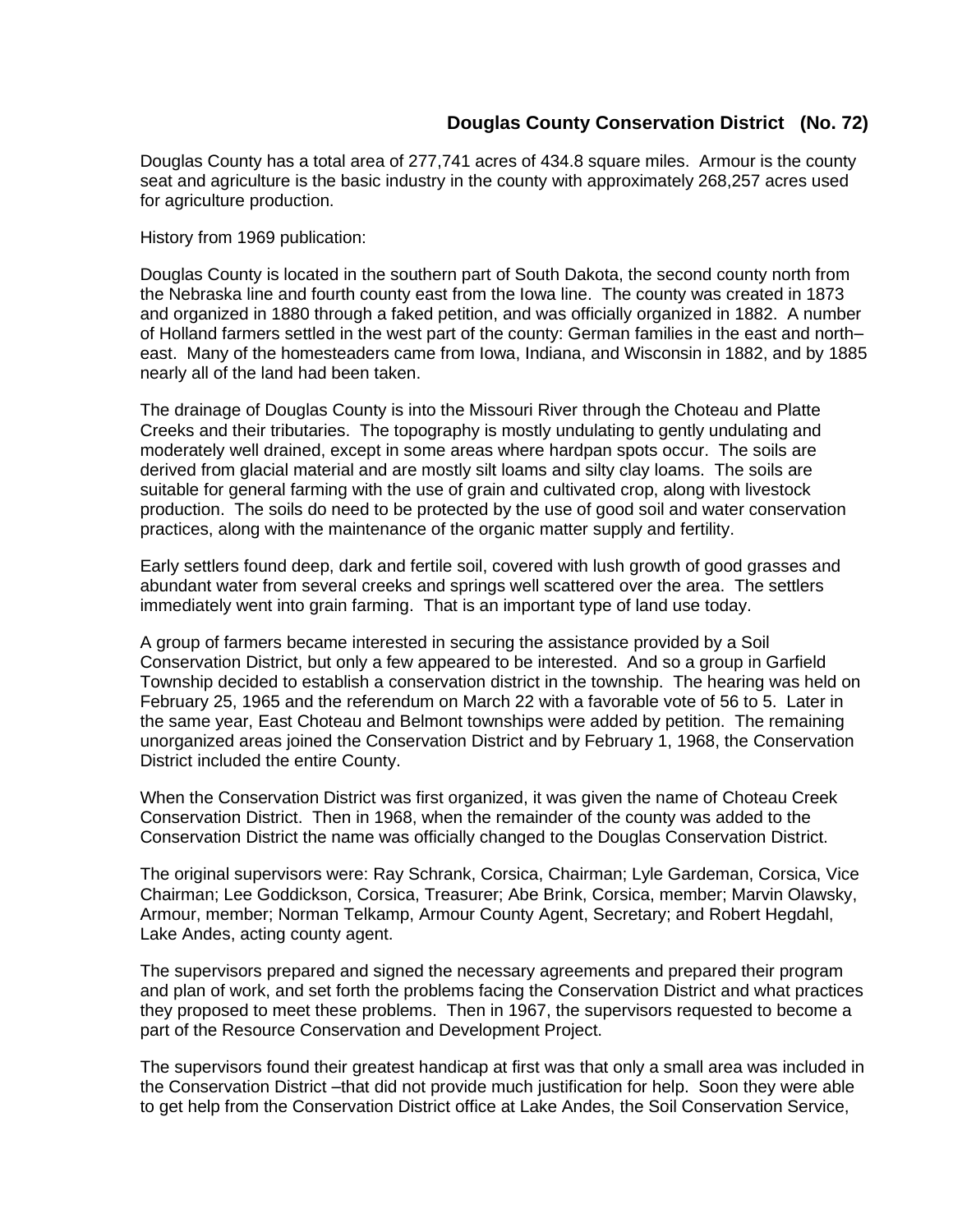Extension Service, the County A.S.C.S Office, Department of Game, Fish, and Parks, Fort Randall Conservancy Sub-District, F.H.A and many others. Much progress has been made since the entire county became a part of the Conservation District and there was ample justification for assigning assistance to the Conservation District. Early in 1968, the Supervisors requested and Conservation District was approved for the Great Plains Conservation Program.

The problems facing the Conservation District as the Supervisors saw them were the need for: Wind strip cropping, Contour strip cropping, Conservation cropping systems, Terracing, Waterways, Proper range use, Pasture seeding, Range seeding, Stockwater developments, Farmstead windbreaks, Noxious weed control and Recreation and wildlife

The following men have served as Supervisors of the Douglas County Conservation District: Ray Shrank, Corsica; Lyle Gardeman, Corsica; Lee Goddickson, Corsica; Abe Brink, Corsica; Marvin Olawsky, Armour; Arie (Bud) Van Zee, Corsica; and Carl Gunnare, Delmont.

The 1969 Supervisors were: Lyle Gardeman, Corsica, Chairman; Marvin Olawsky, Corsica, Vice-Chairman; Lee Goddickson, Corsica, Treasurer; Gottlieb Wenzel, Delmont, Supervisor; Bud Van Zee, Corsica, Supervisor; Carl Gunnare, Delmont, Supervisor; and Norman Telkamp, Armour, County Agent, Secretary.

SCS Technicians who have assisted the Conservation District include: Lloyd M. Haisch, Work Unit Conservationist; Lyle Laberee; Cecil Sealey; Larry Kobringer; and Dave Konechne. Men from the County ASC Committee who have also assisted the Conservation District include: Harold Baldt, Platte, Chairman; Alois Nolz, Parkston, Committee member; John Teeslink Corsica, Committee member and Emil Baier, Delmont, Office Manager.

Updated information provided in 2012:

Many changes in programs, personnel, population and farming practices happened since 1969!

Supervisors serving on the Boards include with years: Lyle Gardeman, Corsica, 1965-1976 and 1989-1992; Ray Schrank, 1976-1980; Gottlieb Wenzel, Delmont, 1965-1970; Lee Goddickson, Corsica, 1965-1981; Arie Van Zee Corsica; Marvin Olawsky, Armour, 1965-1974; Carl Gunnare, Delmont, 1967-1978; Donald Walz, Armour, 1971-1976; Dennis Gerlach, Corsica, 1975-1996; Dirk Overweg, Corsica, 1977-1988; Kenneth Hozeng, Armour, 1977-1980; Norman Bietz, Delmont, 1979-1998; Vern Goehring, Delmont, 1981-1988; Wayne Bok, Geddes, 1982-1988; Kenneth Vanden Hoek, New Holland, 1988-1996; John Fink, Delmont, 1989-1992; Joe Brenner, Delmont, 1993-1999; Alton Goehring, Delmont, 1993-1996; Elmer Goehring, Delmont, 1997- 2005; Floyd Muntefering, Parkston, 1997-1999; Richard Gunnare, Delmont, 1997-1999; David Hartmann, Armour, 1999-2010; Herman Fink, Delmont, 1999-2009; and Bob Holleman, New Holland, 2004-2010.

Current Board Supervisors and year started are; Ron Vanden Berge, Corsica, 1999; Steve Lau, Delmont, 2006; Morris Wegehaupt, Dimock, 2009; Julie Feenstra, Corsica, 2010; and Terry Van Zee, New Holland, 2011.

The Conservation District works with many entities and has a Memorandum of Understanding agreement with the USDA-Natural Resource Conservation Services.

Local Work Group meetings have been held annually to identify the conservation needs in Douglas County. The following are the needs in 2011: